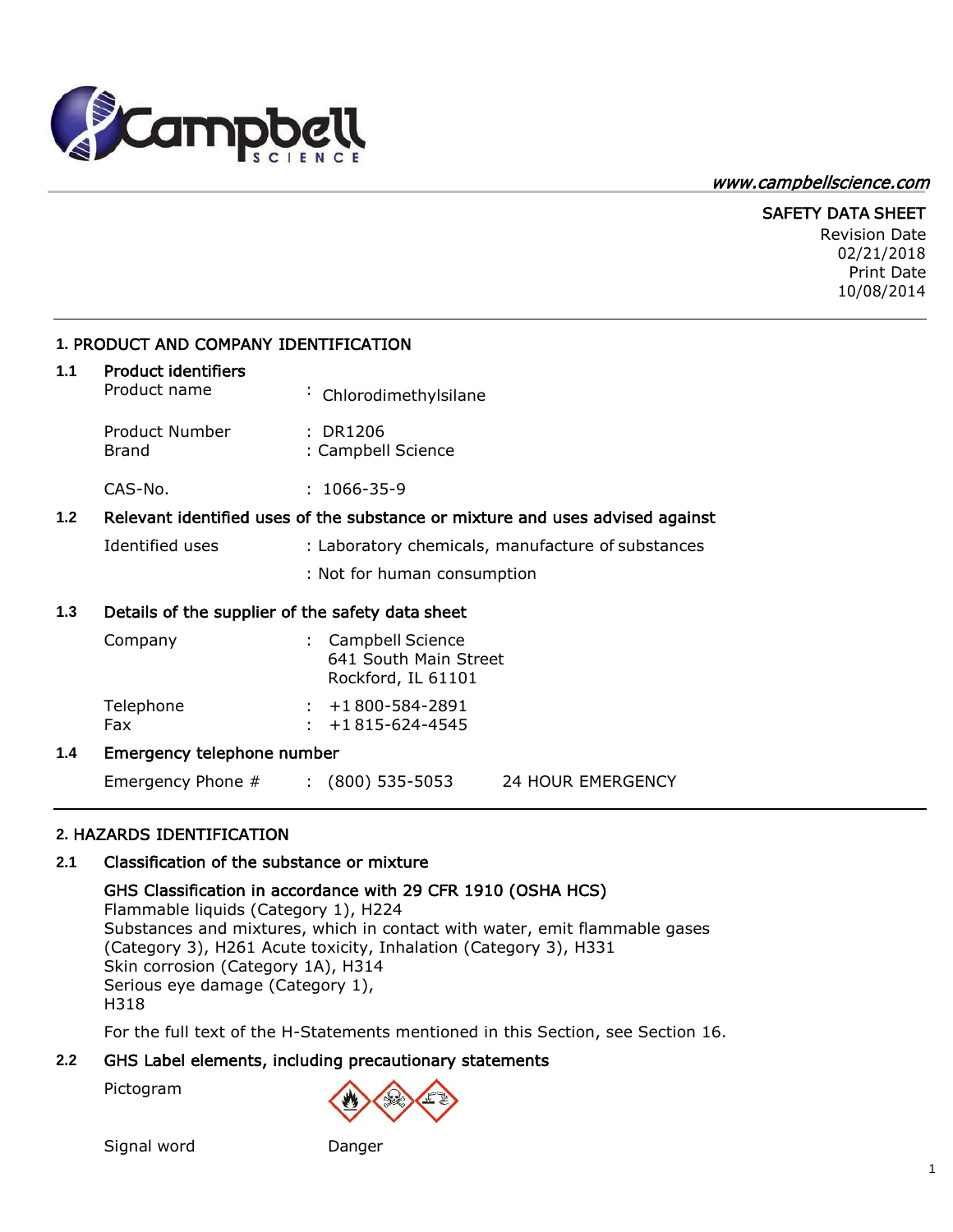| Extremely flammable liquid and vapor.<br>In contact with water releases flammable gases.<br>Causes severe skin burns and eye damage.                                                                                                                                                                                                                                                                                 |
|----------------------------------------------------------------------------------------------------------------------------------------------------------------------------------------------------------------------------------------------------------------------------------------------------------------------------------------------------------------------------------------------------------------------|
| Causes serious eye damage.<br>Toxic if inhaled.                                                                                                                                                                                                                                                                                                                                                                      |
| Keep away from heat/sparks/open flames/hot surfaces. No smoking.<br>Handle under inert gas. Protect from moisture.<br>Keep container tightly closed.                                                                                                                                                                                                                                                                 |
| Ground/bond container and receiving equipment.<br>Use explosion-proof electrical/ ventilating/ lighting/ equipment.<br>Use only non-sparking tools.<br>Take precautionary measures against static discharge.<br>Avoid breathing dust/ fume/ gas/ mist/ vapors/ spray.<br>Wash skin thoroughly after handling.<br>Use only outdoors or in a well-ventilated area.<br>Wear protective gloves/ protective clothing/ eye |
| protection/ face protection.                                                                                                                                                                                                                                                                                                                                                                                         |
| IF SWALLOWED: Rinse mouth. Do NOT induce vomiting.<br>IF ON SKIN (or hair): Take off immediately all contaminated clothing.<br>Rinse skin with water/shower.                                                                                                                                                                                                                                                         |
| IF INHALED: Move person to fresh air and keep comfortable for<br>breathing. Immediately call a POISON CENTER/doctor.                                                                                                                                                                                                                                                                                                 |
| IF IN EYES: Rinse cautiously with water for several minutes. Remove<br>contact lenses, if present and easy to do. Continue rinsing.<br>Immediately call a POISON CENTER/doctor.                                                                                                                                                                                                                                      |
| Wash contaminated clothing before reuse.<br>In case of fire: Use dry sand, dry chemical or alcohol-resistant foam to<br>extinguish.                                                                                                                                                                                                                                                                                  |
| Store in a dry place. Store in a closed container.<br>Store in a well-ventilated place. Keep container tightly closed.<br>Store in a well-ventilated place. Keep cool.<br>Store locked up.<br>Dispose of contents/ container to an approved waste disposal plant.                                                                                                                                                    |
|                                                                                                                                                                                                                                                                                                                                                                                                                      |

## **2.3** Hazards not otherwise classified (HNOC) or not covered by GHS

Reacts violently with water. Corrosive to the respiratory tract.

## **3.** COMPOSITION/INFORMATION ON INGREDIENTS

#### **3.1** Substances

| Synonyms       | : DMCS     |
|----------------|------------|
| <b>Formula</b> | : C2H7ClSi |

| .                |                   |
|------------------|-------------------|
| Molecular weight | : $94.62$ g/mol   |
| CAS-No.          | $: 1066 - 35 - 9$ |
| EC-No.           | $: 213 - 912 - 0$ |

# Hazardous components

| Component            | Classification                                                                                               | <b>Concentration</b> |
|----------------------|--------------------------------------------------------------------------------------------------------------|----------------------|
| Chlorodimethylsilane |                                                                                                              |                      |
|                      | Flam. Liq. 1; Water- react. 3; Acute Tox. 3;<br>Skin Corr. 1A; Eye Dam. 1; H224, H261, H314,<br>  H318, H331 | $\leq$ = 100 %       |

For the full text of the H-Statements mentioned in this Section, see Section 16.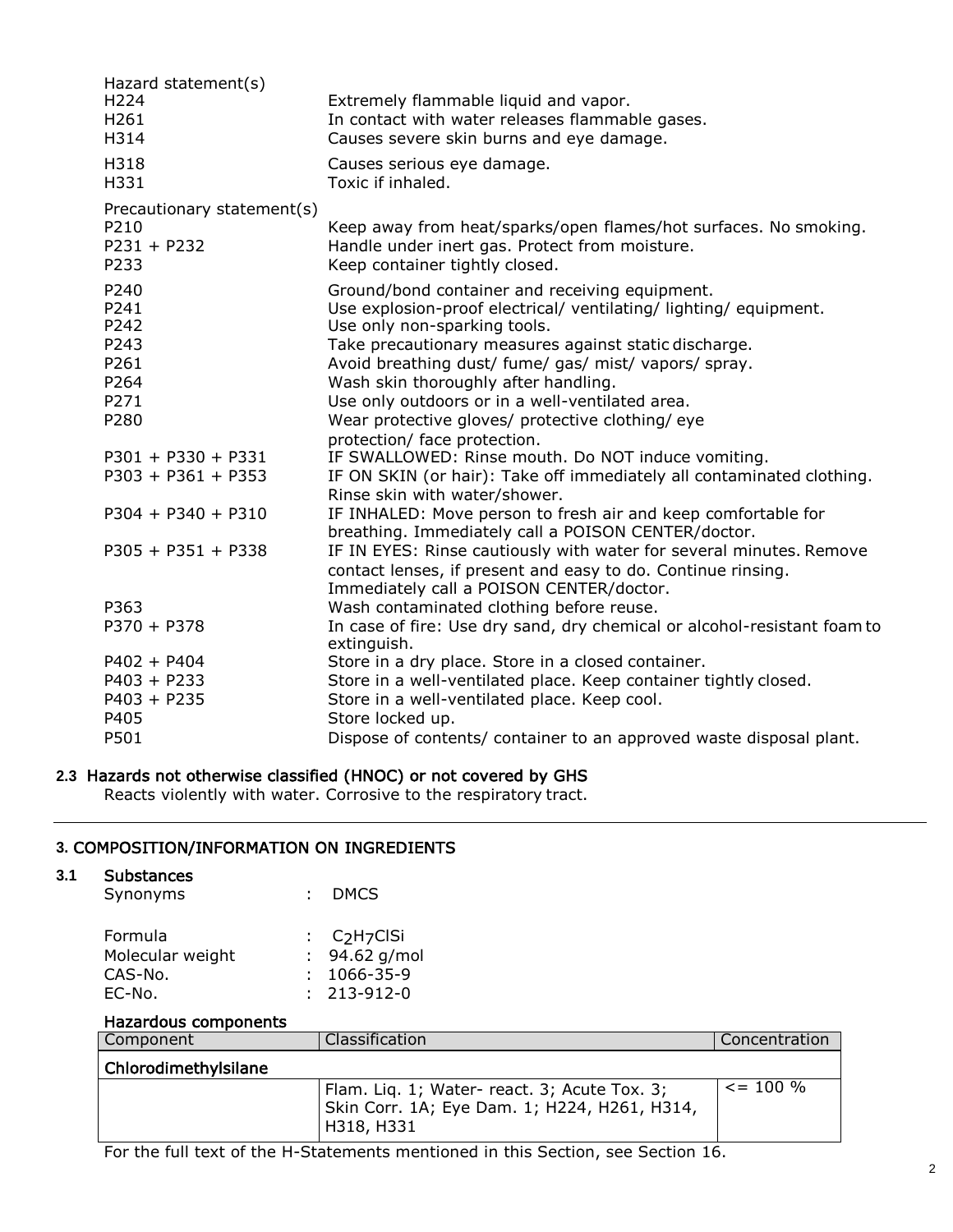## **4.** FIRST AID MEASURES

#### **4.1** Description of first aid

#### measures General advice

Move out of dangerous area.

#### If inhaled

If breathed in, move person into fresh air. If not breathing, give artificial respiration.

#### In case of skin contact

Take off contaminated clothing and shoes immediately. Wash off with soap and plenty of water.

#### In case of eye contact

Rinse thoroughly with plenty of water for at least 15 minutes.

#### If swallowed

Do NOT induce vomiting. Never give anything by mouth to an unconscious person. Rinse mouth with water.

## **4.2** Most important symptoms and effects, both acute and delayed

The most important known symptoms and effects are described in the labeling (see section 2.2) and/or in section 11.

**4.3** Indication of any immediate medical attention and special treatment needed

No data available

## **5.** FIREFIGHTING MEASURES

#### **5.1** Extinguishing media

Suitable extinguishing media Dry powder

**5.2** Special hazards arising from the substance or mixture No data available

## **5.3** Advice for firefighters

Wear self-contained breathing apparatus for firefighting if necessary.

## **5.4** Further information

No data available

## **6.** ACCIDENTAL RELEASE MEASURES

## **6.1** Personal precautions, protective equipment and emergency procedures

Wear respiratory protection. Avoid breathing vapors, mist or gas. Ensure adequate ventilation. Remove all sources of ignition. Evacuate personnel to safe areas. Beware of vapors accumulating to form explosive concentrations. Vapors can accumulate in low areas. For personal protection see section 8.

## **6.2** Environmental precautions

Prevent further leakage or spillage if safe to do so. Do not let product enter drains.

#### **6.3** Methods and materials for containment and cleaning up

Contain spillage, and then collect with an electrically protected vacuum cleaner or by wetbrushing and place in container for disposal according to local regulations (see section 13). Do not flush with water.

#### **6.4** Reference to other sections

For disposal see section 13.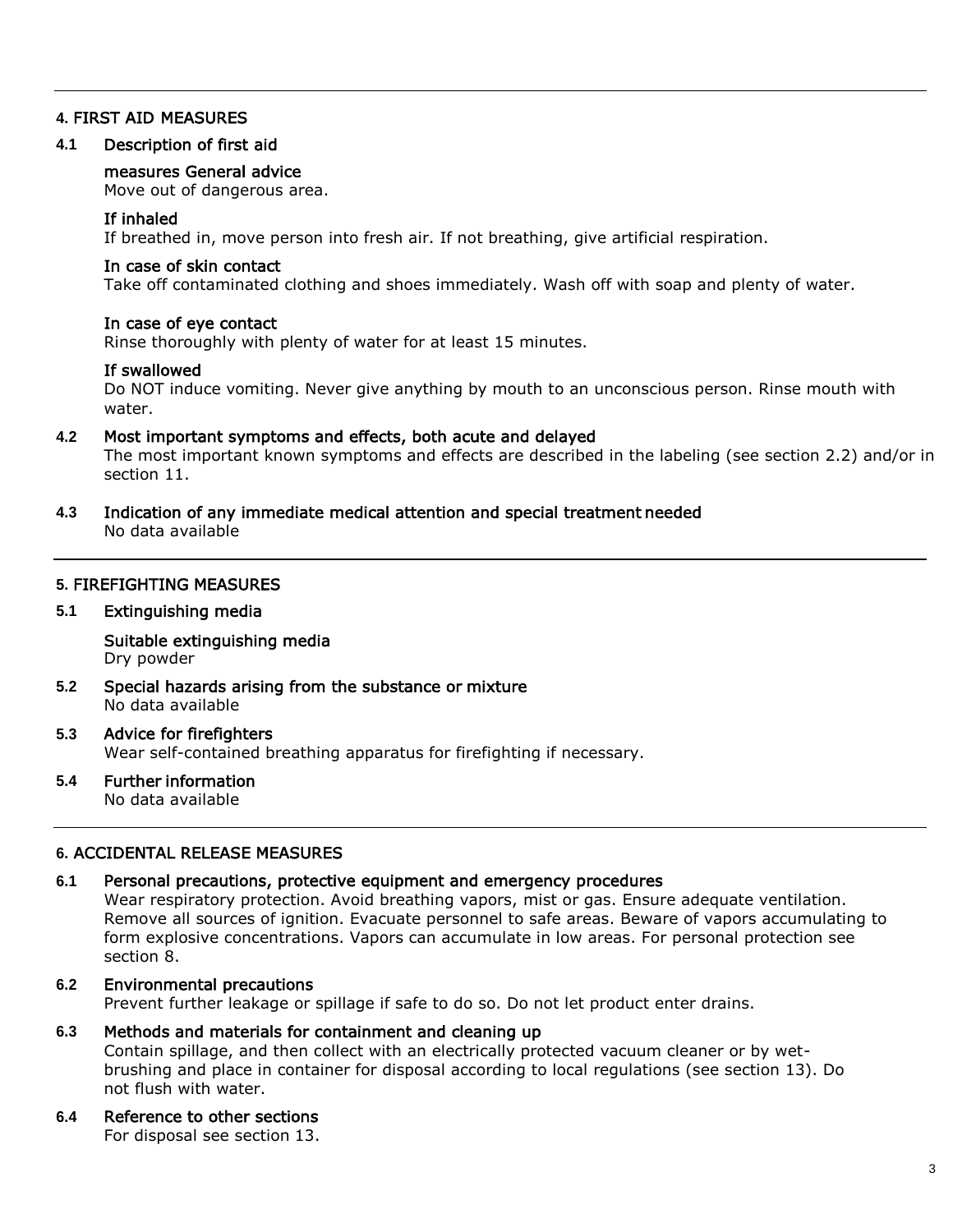#### **7.** HANDLING AND STORAGE

#### **7.1** Precautions for safe handling

Avoid contact with skin and eyes. Avoid inhalation of vapor or mist. Use explosion-proof equipment. Keep away from sources of ignition. Take measures to prevent the buildup of electrostatic charge. For precautions see section 2.2.

#### **7.2** Conditions for safe storage, including any incompatibilities

Store in a well-ventilated, cool, dry place at room temperature (55-70 °F).

#### **7.3** Specific end use(s)

Apart from the uses mentioned in section 1.2 no other specific uses are stipulated.

## **8.** EXPOSURE CONTROLS/PERSONAL PROTECTION

#### **8.1** Control parameters

## Components with workplace control parameters

Contains no substances with occupational exposure limit values.

## **8.2** Exposure controls

#### Appropriate engineering controls

Avoid contact with skin, eyes and clothing. Wash hands before breaks and immediately after handling the product.

## Personal protective equipment

#### Eye/face protection

Tightly fitting safety goggles. Face shield (8-inch minimum). Use equipment for eye protection tested and

approved under appropriate government standards such as NIOSH (US) or EN 166(EU).

#### Skin protection

Handle with gloves. Gloves must be inspected prior to use. Use proper glove removal technique (without touching glove's outer surface) to avoid skin contact with this product. Dispose of contaminated gloves after use in accordance with applicable laws and good laboratory practices. Wash and dry hands.

Full contact Material: Fluorinated rubber Minimum layer thickness: 0.7 mm Break through time: 480 min Material tested:Vitoject® (KCL 890 / Aldrich Z677698, Size M)

Splash contact Material: Nitrile rubber Minimum layer thickness: 0.4 mm Break through time: 30 min Material tested:Camatril® (KCL 730 / Aldrich Z677442, Size M)

data source: KCL GmbH, D-36124 Eichenzell, phone +49 (0)6659 87300, e-mail [sales@kcl.de,](mailto:sales@kcl.de) test method: EN374

If used in solution, or mixed with other substances, and under conditions which differ from EN 374, contact the supplier of the CE approved gloves. This recommendation is advisory only and must be evaluated by an industrial hygienist and safety officer familiar with the specific situation of anticipated use by our customers. It should not be construed as offering an approval for any specific use scenario.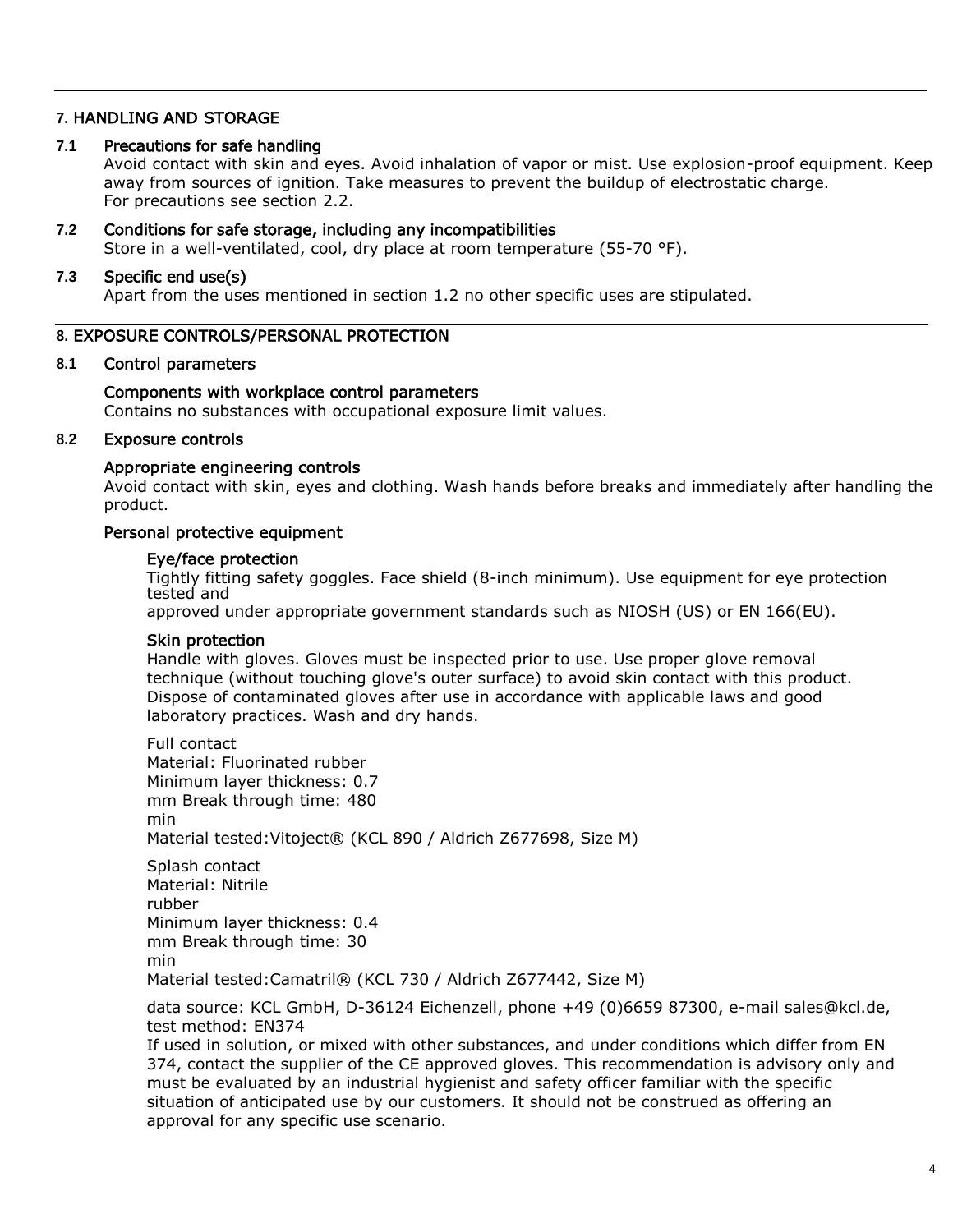## Body protection

Complete suit protecting against chemicals, flame retardant antistatic protective clothing. The type of protective equipment must be selected according to the concentration and amount of the dangerous substance at the specific workplace.

## Respiratory protection

Where risk assessment shows air-purifying respirators are appropriate use a full-face respirator with multi- purpose combination (US) or type AXBEK (EN 14387) respirator cartridges as a backup to engineering controls. If the respirator is the sole means of protection, use a full-face supplied air respirator. Use respirators and components tested and approved under appropriate government standards such as NIOSH (US) or CEN (EU).

## Control of environmental exposure

Prevent further leakage or spillage if safe to do so. Do not let product enter drains.

## **9.** PHYSICAL AND CHEMICAL PROPERTIES

## **9.1** Information on basic physical and chemical properties

| a)      | Appearance                | Form: clear, liquid Color: colorless                                                      |
|---------|---------------------------|-------------------------------------------------------------------------------------------|
| b)      | Odor                      | No data available                                                                         |
| C)      | Odor Threshold            | No data available                                                                         |
| d)      | pH                        | No data available                                                                         |
| e)      | Melting point             | $-111$ °C ( $-168$ °F)                                                                    |
|         |                           |                                                                                           |
| f)      | Flash point               | $-23$ °C (-9 °F) - closed cup                                                             |
| g)      | Evaporation rate          | No data available                                                                         |
| h)      | Flammability (solid, gas) | No data available                                                                         |
| i)      | Upper/lower               | Upper explosion limit: 20 %(V)                                                            |
|         | flammability              | Lower explosion limit: $3\%$ (V)                                                          |
| j)      | Vapor pressure            | 590.19 hPa (442.68 mmHg) at 20 °C (68 °F)<br>1,924.5 hPa (1,443.5 mmHg) at 55 °C (131 °F) |
| k)      | Vapor density             | $3.27 - (Air = 1.0)$                                                                      |
| $\vert$ | Relative density          | 0.852 g/cm3 at 25 °C (77 °F)                                                              |
| m)      | Water solubility          | No data available                                                                         |
| n)      | Viscosity                 | No data available                                                                         |
| O)      | Explosive<br>properties   | No data available                                                                         |
| p)      | Oxidizing<br>properties   | No data available                                                                         |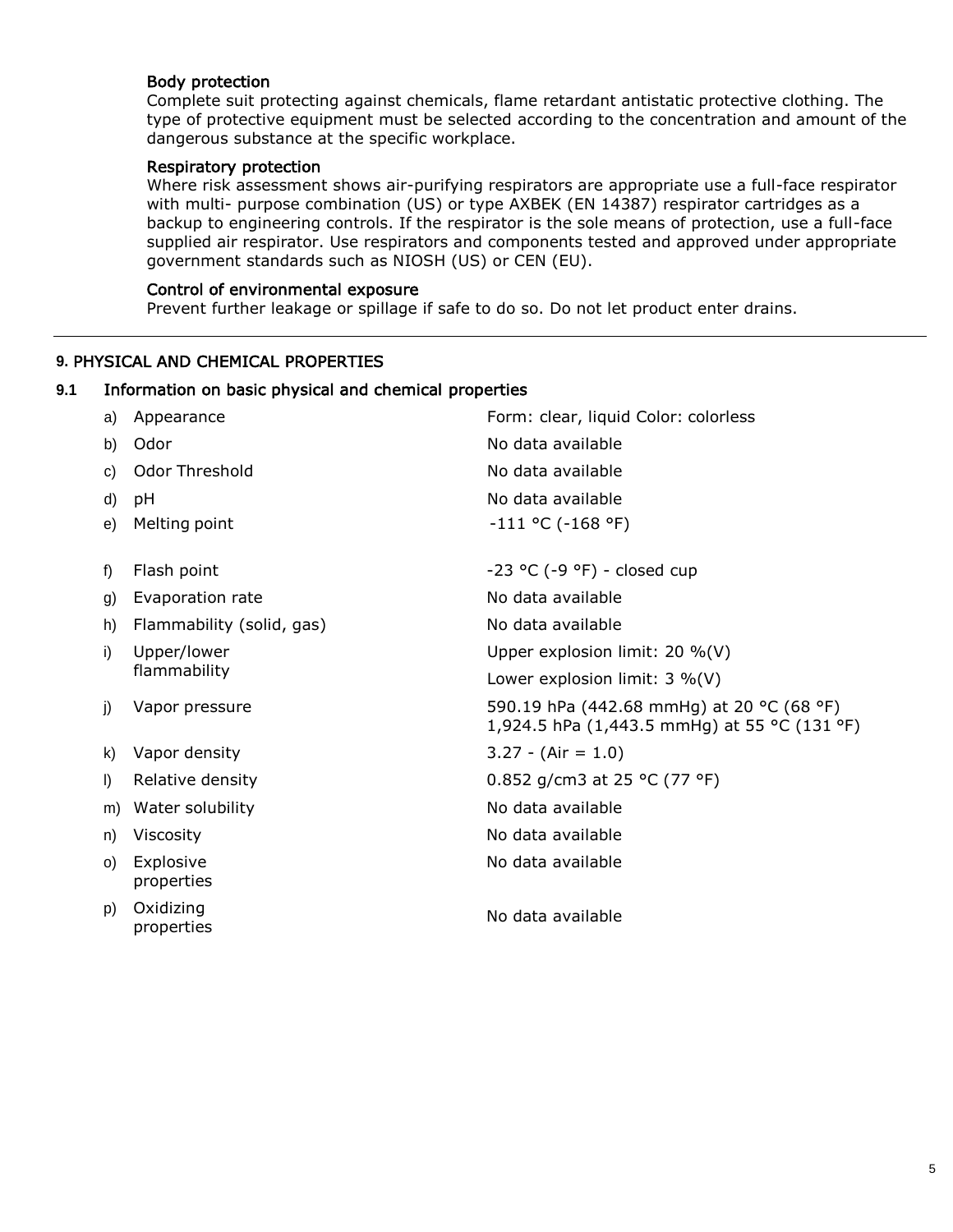## **10.** STABILITY AND REACTIVITY

## **10.1** Reactivity

No data available

#### **10.2** Chemical stability Stable under recommended storage conditions.

## **10.3** Possibility of hazardous reactions Vapors may form explosive mixture with air. Reacts violently with water.

**10.4** Conditions to avoid no data available

## **10.5** Incompatible materials Strong acids, Strong bases, Strong oxidizing agents

#### **10.6** Hazardous decomposition products Other decomposition products - No data available

In the event of fire: see section 5

## **11.** TOXICOLOGICAL INFORMATION

## **11.1** Information on toxicological

Acute toxicity: no data available

Inhalation: no data available

Dermal: no data available

## Skin corrosion/irritation

No data available

# Serious eye damage/eye irritation

No data available

# Respiratory or skin sensitization

No data available

## **Carcinogenicity**

- IARC: No component of this product present at levels greater than or equal to 0.1% is identified as probable, possible or confirmed human carcinogen by IARC.
- ACGIH: No component of this product present at levels greater than or equal to 0.1% is identified as a carcinogen or potential carcinogen by ACGIH.
- NTP: No component of this product present at levels greater than or equal to 0.1% is identified as a known or anticipated carcinogen by NTP.
- OSHA: No component of this product present at levels greater than or equal to 0.1% is identified as a carcinogen or potential carcinogen by OSHA.

## Reproductive toxicity

No data available

#### Specific target organ toxicity - single exposure No data available

Specific target organ toxicity - repeated exposure No data available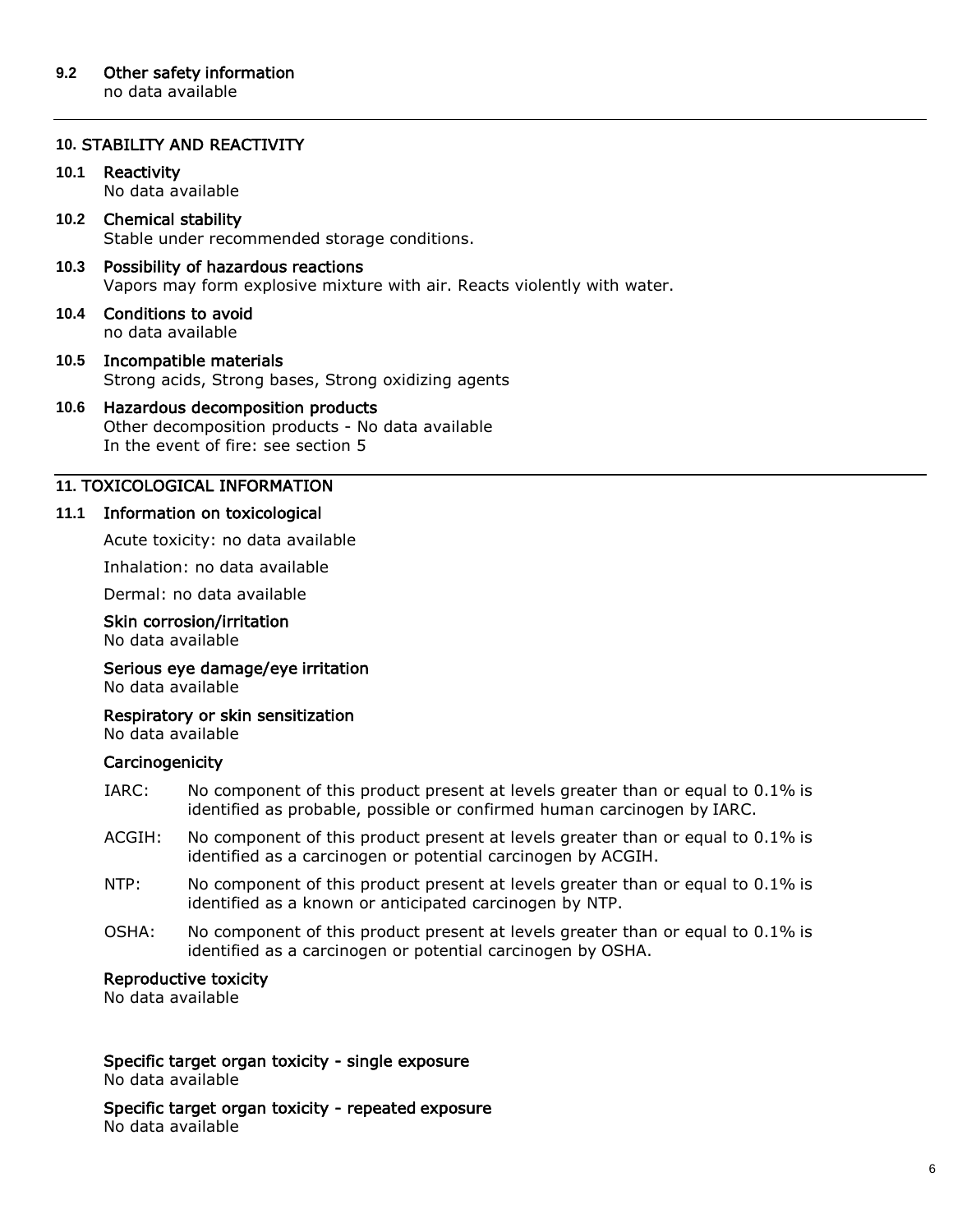## Aspiration hazard

No data available

## Additional Information

RTECS: Not available

Material is extremely destructive to tissue of the mucous membranes and upper respiratory tract, eyes, and skin.

## **12.** ECOLOGICAL INFORMATION

- **12.1** Toxicity No data available
- **12.2** Persistence and degradability No data available
- **12.3** Bioaccumulative potential No data available
- **12.4** Mobility in soil No data available
- **12.5** Results of PBT and vPvB assessment PBT/vPvB assessment not available as chemical safety assessment not required/not conducted
- **12.6** Other adverse effects No data available

## **13.** DISPOSAL CONSIDERATIONS

#### **13.1** Waste treatment methods

#### Product

Burn in a chemical incinerator equipped with an afterburner and scrubber but exert extra care in igniting as this material is highly flammable. Offer surplus and non-recyclable solutions to a licensed disposal company. Contact a licensed professional waste disposal service to dispose of this material.

## Contaminated packaging

Dispose of as unused product.

## **14.** TRANSPORT INFORMATION

## DOT (US)

UN number: 2924 Class: 3 (8) Packing group: II Proper shipping name: Flammable liquid, corrosive, n.o.s., (Chlorodimethylsilane) Reportable Quantity (RQ): 100 lbs Poison Inhalation Hazard: No

## IMDG

UN number: 2924 Class: 3 (8) Packing group: II EMS-No: F-G, S-N Proper shipping name: FLAMMABLE LIQUID, CORROSIVE, N.O.S., (Chlorodimethylsilane)

## IATA

UN number: 2924 Class: 3 (8) Packing group: II Proper shipping name: Flammable liquid, corrosive, n.o.s., (Chlorodimethylsilane)

## **15.** REGULATORY INFORMATION

## SARA 302 Components

No chemicals in this material are subject to the reporting requirements of SARA Title III, Section 302.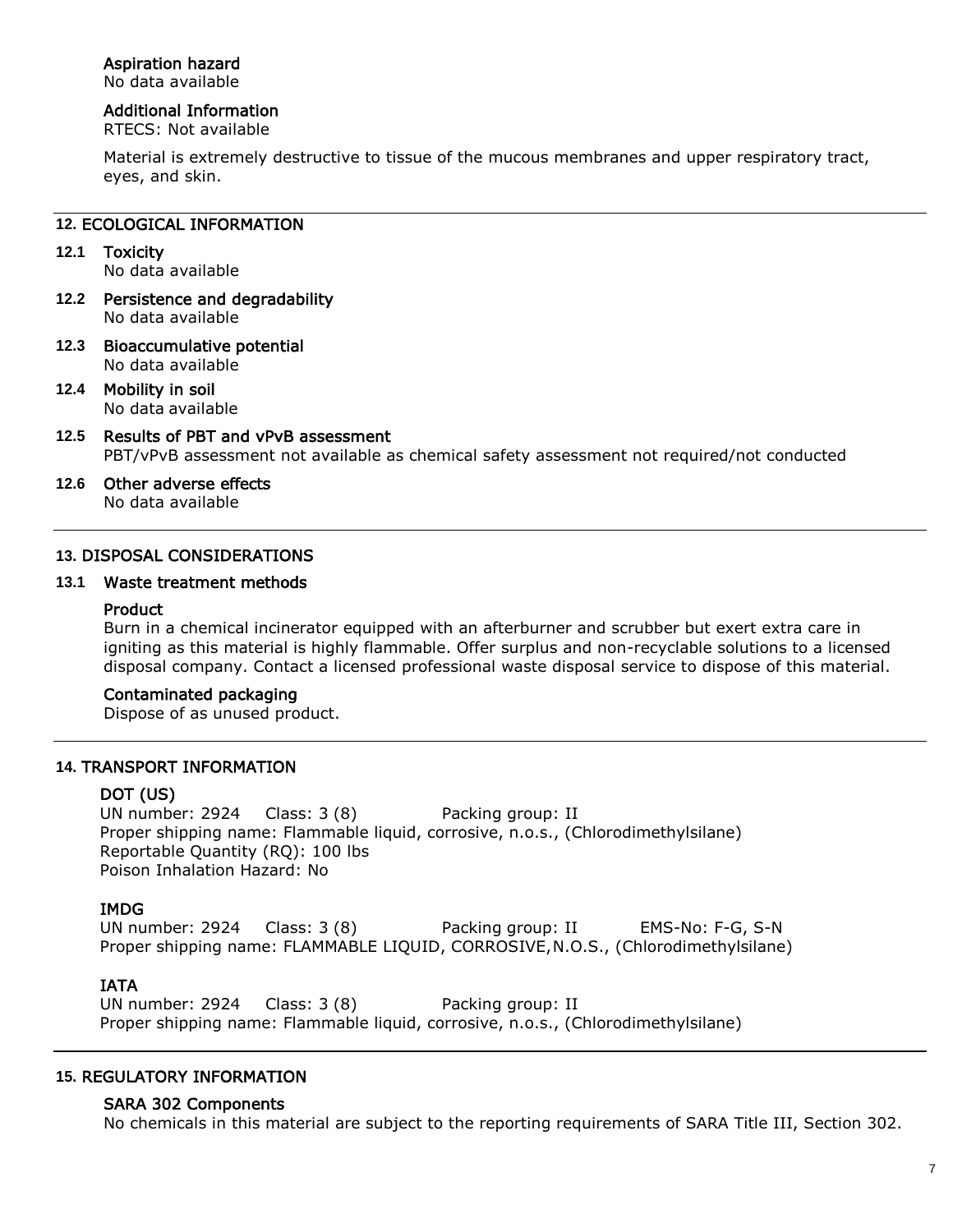## SARA 313 Components

This material does not contain any chemical components with known CAS numbers that exceed the threshold (De Minimis) reporting levels established by SARA Title III, Section 313.

### SARA 311/312 Hazards

Fire Hazard, Reactivity Hazard, Acute Health Hazard

#### Massachusetts Right To Know Components

No components are subject to the Massachusetts Right to Know Act.

# Pennsylvania Right To Know Components

| Chlorodimethylsilane     | 1066-35-9 |
|--------------------------|-----------|
| New Jersey Right To Know | CAS-No.   |
| Components               | 1066-35-9 |

#### Chlorodimethylsilane

#### California Prop. 65 Components

This product does not contain any chemicals known to State of California to cause cancer, birth defects, or any other reproductive harm.

CAS-No.

## **16.** OTHER INFORMATION

## Full text of H-Statements referred to under sections 2 and 3.

| Acute Tox.       | Acute toxicity                                                             |
|------------------|----------------------------------------------------------------------------|
| Eye Dam.         | Serious eye damage                                                         |
| Flam. Liq.       | Flammable liquids                                                          |
| H <sub>224</sub> | Extremely flammable liquid and vapor.                                      |
| H <sub>261</sub> | In contact with water releases flammable gases.                            |
| H314             | Causes severe skin burns and eye damage.                                   |
| H318             | Causes serious eye damage.                                                 |
| H331             | Toxic if inhaled.                                                          |
| Skin Corr.       | Skin corrosion                                                             |
| Water-react.     | Substances and mixtures, which in contact with water, emit flammable gases |

#### HMIS Rating

Health hazard: 3<br>Flammability: 4 Flammability: 4<br>Physical Hazard: 2 Physical Hazard: 2

#### NFPA Rating

Health hazard: 3<br>Fire Hazard: 4 Fire Hazard: 4 Reactivity Hazard: 2